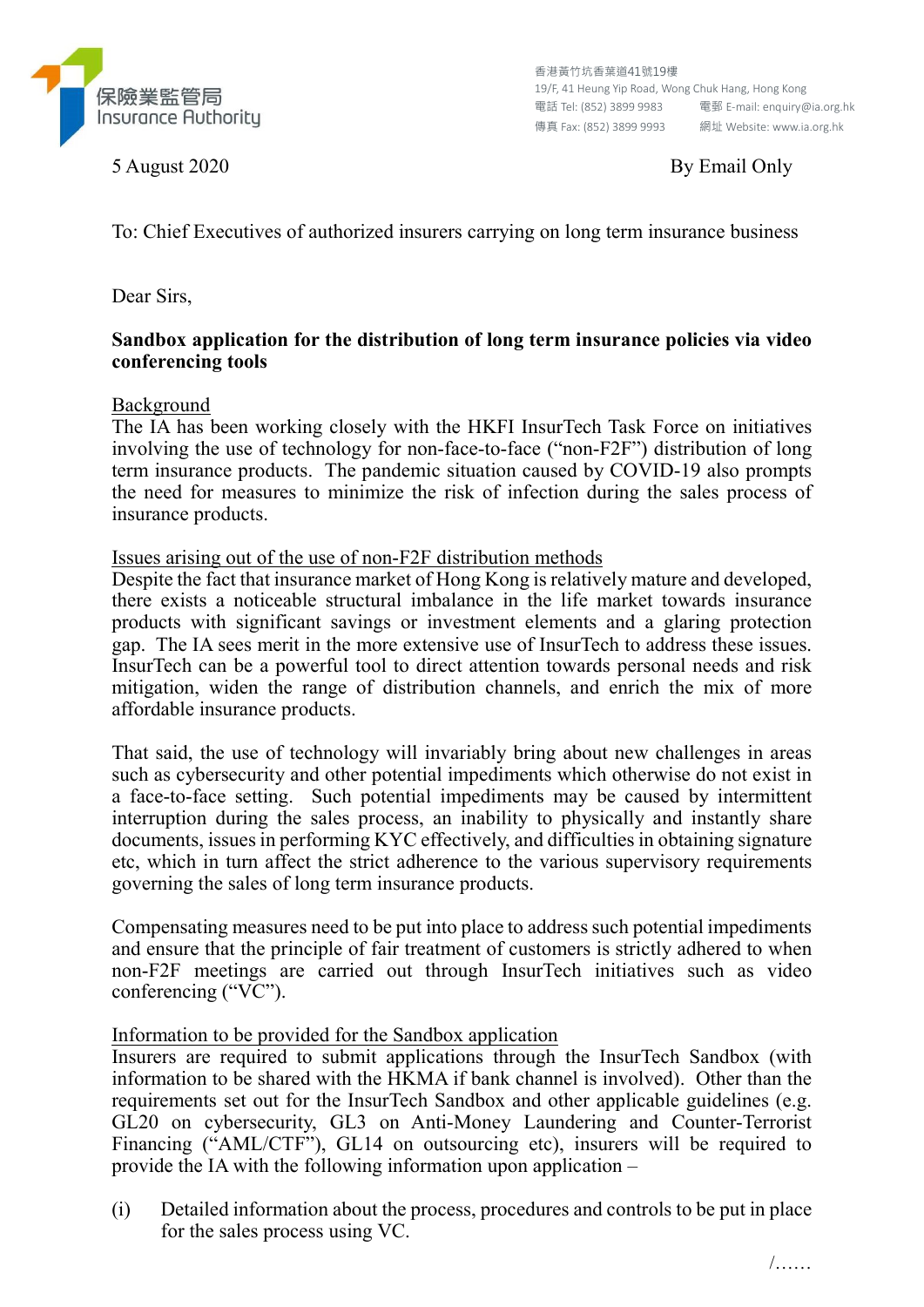

- (ii) Control and monitoring measures to be put in place to ensure compliance with the applicable requirements concerning the use of VC (e.g. GL 16 on underwriting long term insurance business (other than Class C Business), GL30 on Financial Needs Analysis, GL27 on policy replacement, GL28 on benefit illustrations etc).
- (iii) Details of the AML/CTF controls, including ML/TF risk assessments and the corresponding additional measures relating to non-F2F onboarding of customers.
- (iv) Details of the Sandbox trial including types of long term insurance products to be covered, length of the trial period (including different phases, if any), target customers (i.e. new / existing / vulnerable customers / Mainland China Visitors ("MCV") etc), VC facility to be used (i.e. proprietary or third-party) and the technical assessment of its security etc.
- (v) Detailed information about the signature requirements (i.e. "signatures" must be legally binding and customers must be fully aware of the documents to be signed during the sales process).

Requirements for the use of VC tools to distribute long term insurance products Other than those additional conditions to be imposed by the IA on individual applications, insurers (and intermediaries where applicable) will be required to comply with the following  $-$ 

- (i) Adequate control and monitoring measures to ensure that customers are not adversely affected due to the use of VC based on the principle of fair treatment of customers.
- (ii) Adequate control and monitoring measures to ensure that customers are provided with all the required documents and that the information transmitted during the process is clear, correct, complete and legible.
- (iii) Each VC session must be logged and identified with an audit trail.
- (iv) Adequate control and monitoring measures must be put into place to ascertain the locality of the customers before the sales process begins. For example, if MCV are involved, effective measures (e.g. IP filtering, GPS tagging, show of entry proof etc) must be put into place to ensure that the customers are physically located in Hong Kong before the sales process begins.
- (v) End-to-end recording (i.e. video with audio or audio only) of each VC session must be carried out (unless otherwise opted out by the customer, and in such case the opt-out decision itself must be recorded).
- (vi) The relevant recording must be kept for at least 7 years (or such shorter period as amended by the IA) after the termination of the relevant insurance policy(ies) sold. For the avoidance of doubt, in the case where there are more than one policy sold to the same policyholder(s) under the same process, the relevant recording should be kept for not less than 7 years (or such shorter period as amended by the IA) after the last policy terminates. For those cases where no policies are taken out by the customers after the sales process, the recording for the VC sessions should be kept for at least 12 months if the completed FNA forms would be kept for future use within the 12-month validity period as permitted under 6.9 of GL30.